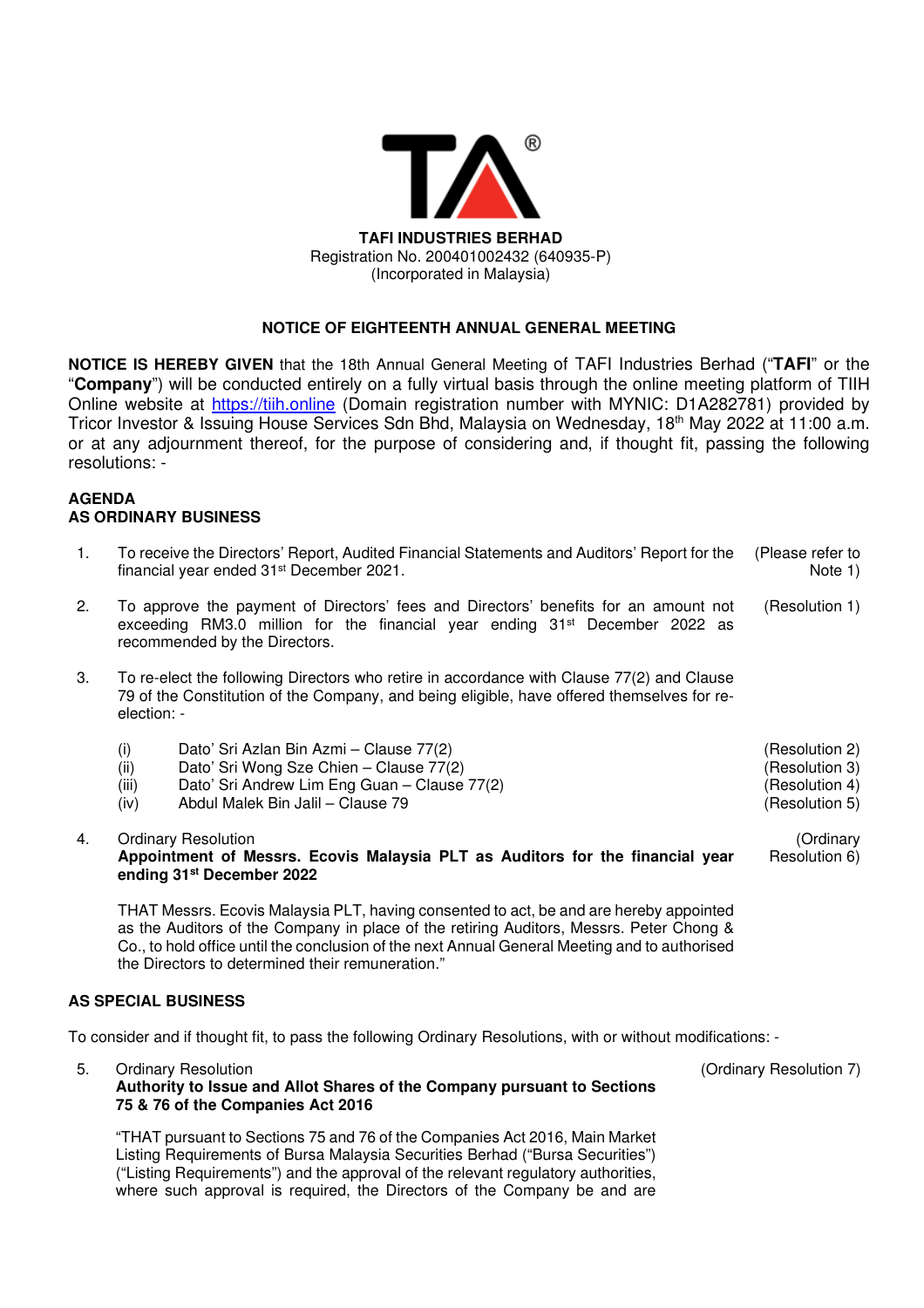hereby authorised to issue and allot shares in the capital of the Company, grant rights to subscribe for shares in the Company, convert any securities into shares in the Company, or allot shares under an agreement or option or offer ("New Shares") from time to time, at such price, to such persons and for such purposes and upon such terms and conditions as the Directors may in their absolute discretion deem fit, provided that the aggregate number of such New Shares to be issued and alloted, to be subscribed under any rights granted, to be issued from conversion of any security, or to be issued and allotted under an agreement or option or offer, pursuant to this resolution, when aggregated with the total number of any such shares issued during the preceding 12 months does not exceed 20% of the total number of issued shares (excluding any treasury shares) of the Company for the time being ("Proposed 20% General Mandate").

THAT such approval on the Proposed 20% General Mandate shall continue to be in force until 31st December 2022.

THAT with effect from 1st January 2023, the general mandate shall be reinstated from a 20% limit to a 10% limit pursuant to Paragraph 6.03 of the Listing Requirements provided that the aggregate number of such New Shares to be issued and allotted, to be subscribed under any rights granted, to be issued from conversion of any security, or to be issued and allotted under an agreement or option or offer by the Company from time to time, at such price, to such persons and for such purposes and upon such terms and conditions as the Directors may in their absolute discretion deem fit, pursuant to this resolution, when aggregated with the total number of any such shares issued during the preceding 12 months does not exceed 10% of the total number of issued shares (excluding any treasury shares) of the Company for the time being ("Proposed 10% General Mandate").

THAT such approval on the Proposed 10% General Mandate shall continue to be in force until:

- a. the conclusion of the next Annual General Meeting of the Company held after the approval was given;
- b. the expiration of the period within which the next Annual General Meeting of the Company is required to be held after the approval was given; or
- c. revoked or varied by resolution passed by the shareholders of the Company in a general meeting,

whichever is the earlier.

(The Proposed 20% General Mandate and Proposed 10% General Mandate shall hereinafter refer to as "Proposed General Mandate".)

THAT the Directors of the Company be and are hereby also empowered to obtain the approval from Bursa Securities for the listing of and quotation for such New Shares on the Main Market of Bursa Securities.

THAT authority be and is hereby given to the Directors of the Company, to give effect to the Proposed General Mandate with full powers to assent to any conditions, modifications, variations and/or amendments as they may deem fit in the best interest of the Company and/or as may be imposed by the relevant authorities.

AND FURTHER THAT the Directors of the Company, be and are hereby authorised to implement, finalise, complete and take all necessary steps and to do all acts (including execute such documents as may be required), deeds and things in relation to the Proposed General Mandate.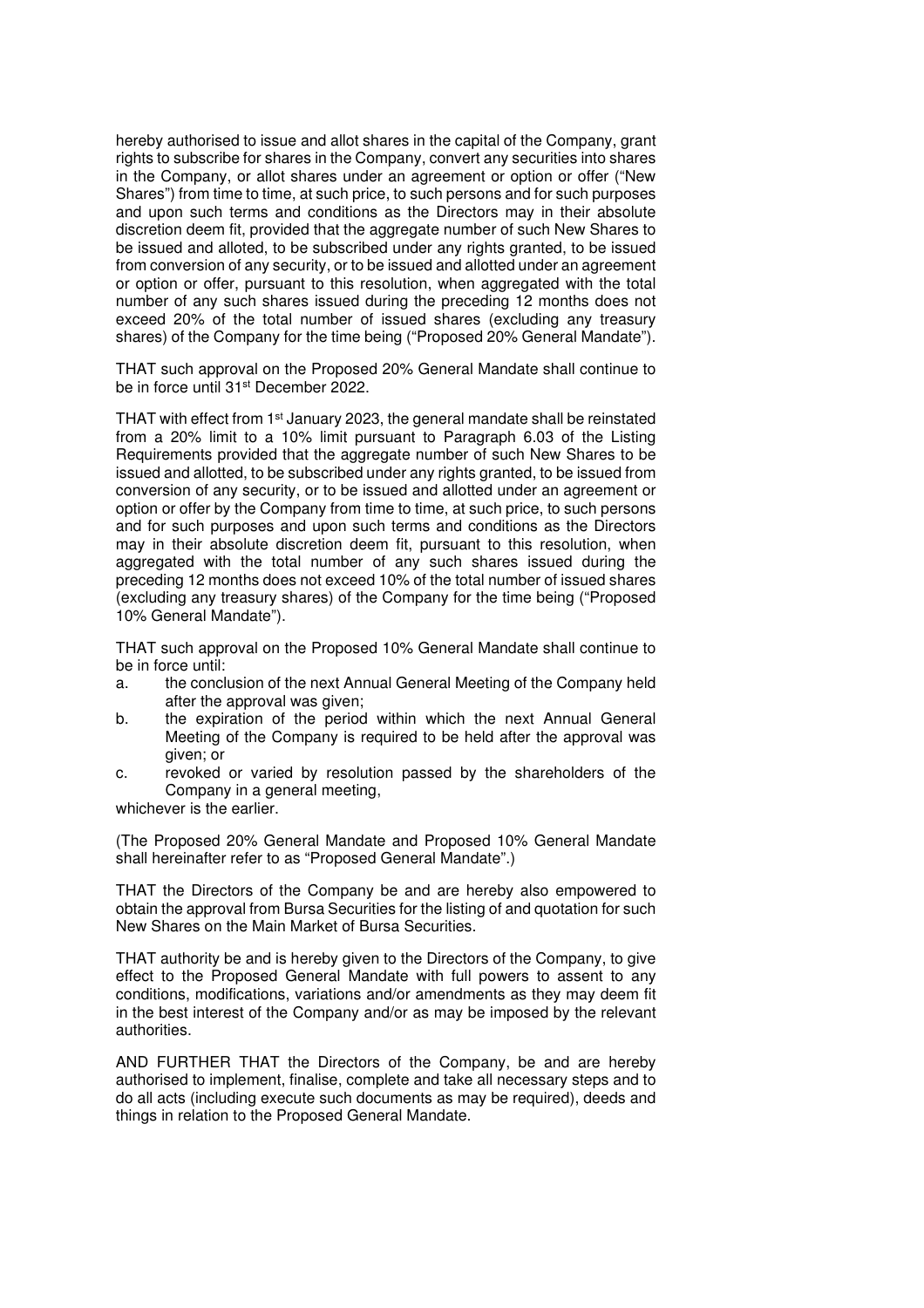## 6. Ordinary Resolution

## **Proposed Renewal of Shareholders' Mandate for Recurrent Related Party Transactions of a Revenue or Trading Nature**

"THAT, subject always to the provisions of the Main Market Listing Requirements of Bursa Malaysia Securities Berhad ("Bursa Securities"), approval be and is hereby given to the Company and its subsidiaries (collectively the "Group") to enter into and give effect to the recurrent related party transactions of a revenue or trading nature with the related parties as specified in Section 5(a) of the Circular to Shareholders dated 18th April 2022, provided that such transactions and/or arrangements which are necessary for the Group's day-to-day operations are undertaken in the ordinary course of business, at arm's length basis, on normal commercial terms and transaction prices which are not more favourable to the related parties than those generally available to the public and not detrimental to the minority shareholders of the Company ("Proposed Renewal of Shareholders' Mandate"):-

THAT the Proposed Renewal of Shareholders' Mandate shall only continue to be in full force until: -

- (a) the conclusion of the next Annual General Meeting ("AGM") of the Company at which time it will lapse, unless by a resolution passed at said AGM, such authority is renewed; or
- (b) the expiration of the period within which the next AGM after the date it is required to be held pursuant to Section 340(2) of the Companies Act 2016 ("Act") (but shall not extend to such extension as may be allowed pursuant to Section 340(4) of the Act); or
- (c) revoked or varied by a resolution passed by the shareholders of the Company in a general meeting,

whichever is the earlier.

AND THAT the Directors of the Company be and are hereby authorised to complete and do all such acts and things (including executing such documents as may be required) as they may consider expedient or necessary or in the best interest of the Company to give effect to the Proposed Renewal of Shareholders' Mandate."

#### 7. Ordinary Resolution

#### **Proposed New Shareholders' Mandate for Additional Recurrent Related Party Transactions of a Revenue or Trading Nature**

"THAT, subject always to the provisions of the Main Market Listing Requirements of Bursa Malaysia Securities Berhad ("Bursa Securities"), approval be and is hereby given to the Company and its subsidiaries (collectively the "Group") to enter into and give effect to the additional recurrent related party transactions of a revenue or trading nature with the related parties as specified in Section 5(b) of the Circular to Shareholders dated 18th April 2022, provided that such transactions and/or arrangements which are necessary for the Group's day-to-day operations are undertaken in the ordinary course of business, at arm's length basis, on normal commercial terms and transaction prices which are not more favourable to the related parties than those generally available to the public and not detrimental to the minority shareholders of the Company ("**Proposed New Shareholders' Mandate**").

THAT the Proposed New Shareholders' Mandate shall only continue to be in full force until:-

- (a) the conclusion of the next Annual General Meeting ("AGM") of the Company at which time it will lapse, unless by a resolution passed at said AGM, such authority is renewed; or
- (b) the expiration of the period within which the next AGM after the date it is required to be held pursuant to Section 340(2) of the Companies Act 2016

(Ordinary Resolution 8)

(Ordinary Resolution 9)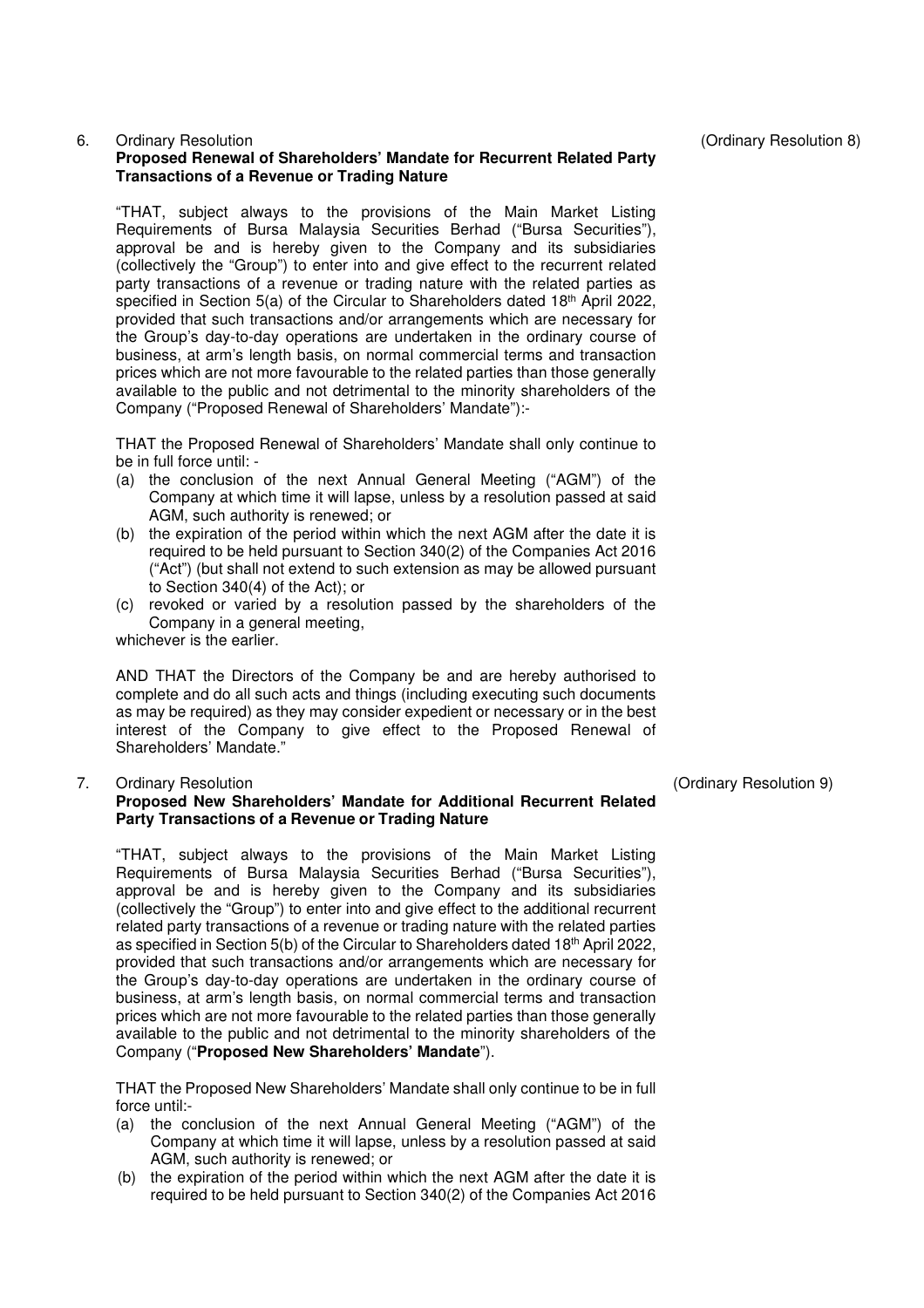("Act") (but shall not extend to such extension as may be allowed pursuant to Section 340(4) of the Act); or

(c) revoked or varied by a resolution passed by the shareholders of the Company in a general meeting,

whichever is the earlier.

AND THAT the Directors of the Company be and are hereby authorised to complete and do all such acts and things (including executing such documents as may be required) as they may consider expedient or necessary or in the best interest of the Company to give effect to the Proposed New Shareholders' Mandate."

8. To transact any other business of which due notice shall have been given in accordance with the Companies Act, 2016.

#### **BY ORDER OF THE BOARD TAFI INDUSTRIES BERHAD**

**WONG SIEW YEEN** (MAICSA 7018749) SSM PC No.: 202008001471

**TEH SOO YEE** (LS0010368) SSM PC No.: 201908003457

Company Secretaries

18th April 2022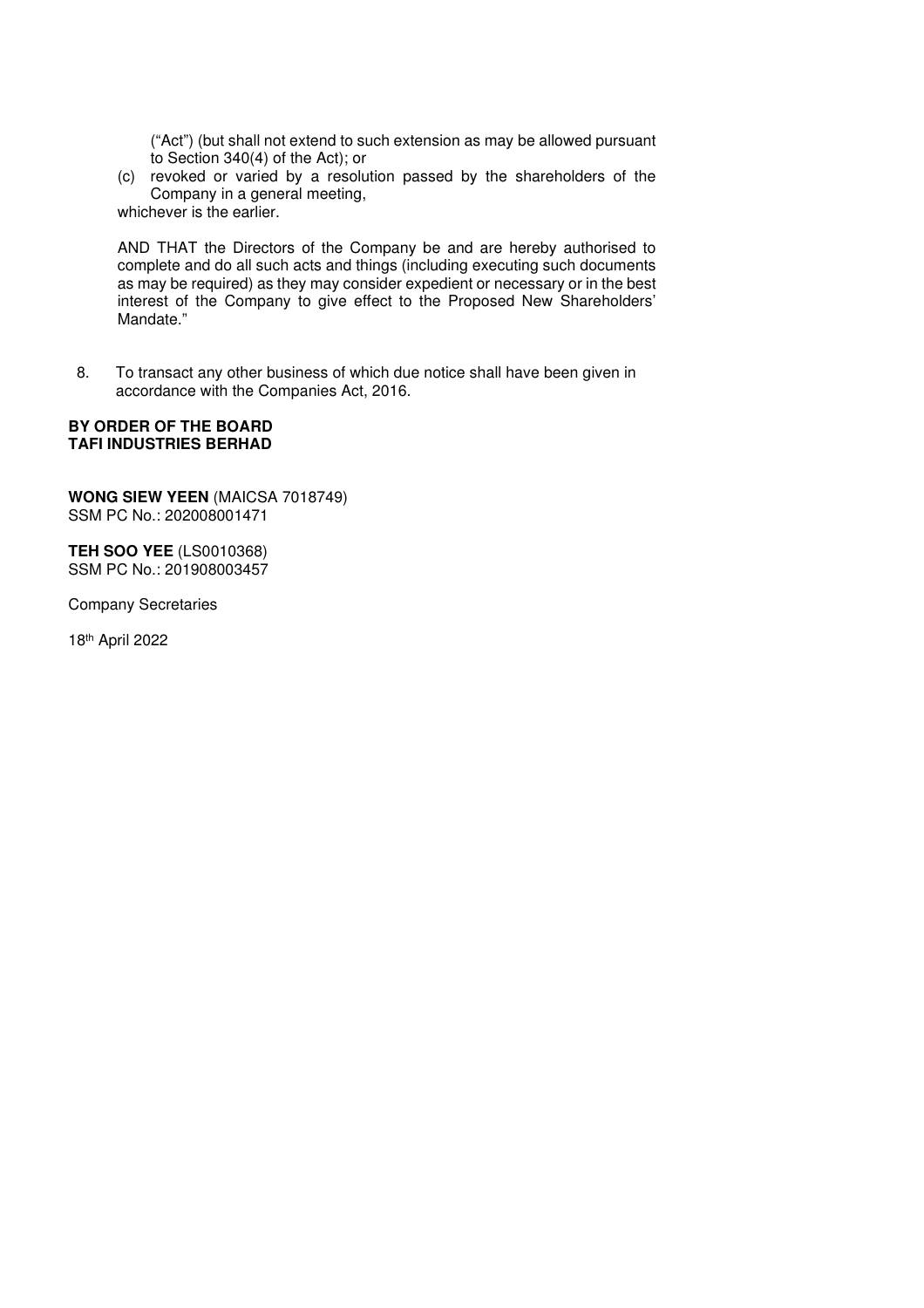## *NOTES:*

#### *1. IMPORTANT NOTICE*

- (a) *The Broadcast Venue is strictly for the purpose of complying with Section 327(2) of the Companies Act 2016 which requires the Chairman of the meeting to be present at the main venue of the meeting.*
- (b) *Shareholders will not be allowed to attend this AGM in person at the Broadcast Venue on the day of the meeting.*
- (c) *Members are to attend, speak (including posting questions to the Board in the form of real time submission of typed texts) and vote (collectively, "participate") remotely at the AGM of the Company by using the Remote Participation and Voting Facilities ("RPV") provided by Tricor Investor & Issuing House Services Sdn Bhd ("Tricor") at its TIIH Online website at https://tiih.online.*
- (d) *Please refer to the Procedures to Remote Participation and Voting via RPV in the Administrative Guide for the AGM in order to participate remotely via RPV.*

#### *2. APPOINTMENT OF PROXY*

- *(a) For the purpose of determining who shall be entitled to attend in this AGM, the Company shall be requesting Bursa Malaysia Depository Sdn Bhd to make available to the Company, a Record of Depositors as at 11th May 2022. Only a member whose name appears on this Record of Depositors shall be entitled to participate in this AGM via RPV.*
- *(b) A member entitled to participate in this AGM is entitled to appoint a proxy or attorney or in the case of a corporation, to appoint a duly authorised representative to participate in his/her place. A proxy may but need not be a member of the Company.*
- *(c) A member of the Company who is entitled to participate in this AGM of the Company may appoint not more than two (2) proxies to participate instead of the member at this AGM.*
- *(d) If two (2) proxies are appointed, the entitlement of those proxies to vote on a show of hands shall be in accordance with the Main Market Listing Requirements of Bursa Malaysia Securities Berhad.*
- *(e) Where a member of the Company is an authorised nominee as defined in the Securities Industry (Central Depositories) Act, 1991 ("Central Depositories Act"), it may appoint not more than two (2) proxies in respect of each securities account it holds in ordinary shares of the Company standing to the credit of the said securities account.*
- *(f) Where a member of the Company is an exempt authorised nominee which holds ordinary shares in the Company for multiple beneficial owners in one securities account ("omnibus account"), there is no limit to the number of proxies which the exempt authorised nominee may appoint in respect of each omnibus account it holds. An exempt authorised nominee refers to an authorised nominee defined under Central Depositories Act which is exempted from compliance with the provisions of Section 25A(1) of the Central Depositories Act.*
- *(g) Where a member appoints more than one (1) proxy, the proportion of shareholdings to be represented by each proxy must be specified in the instrument appointing the proxies.*
- *(h) A member who has appointed a proxy or attorney or authorised representative to participate at this AGM via RPV must request his/her proxy or attorney or authorised representative to register himself/herself for RPV via TIIH Online website at https://tiih.online Procedures for RPV can be found in the Administrative Guide for the AGM.*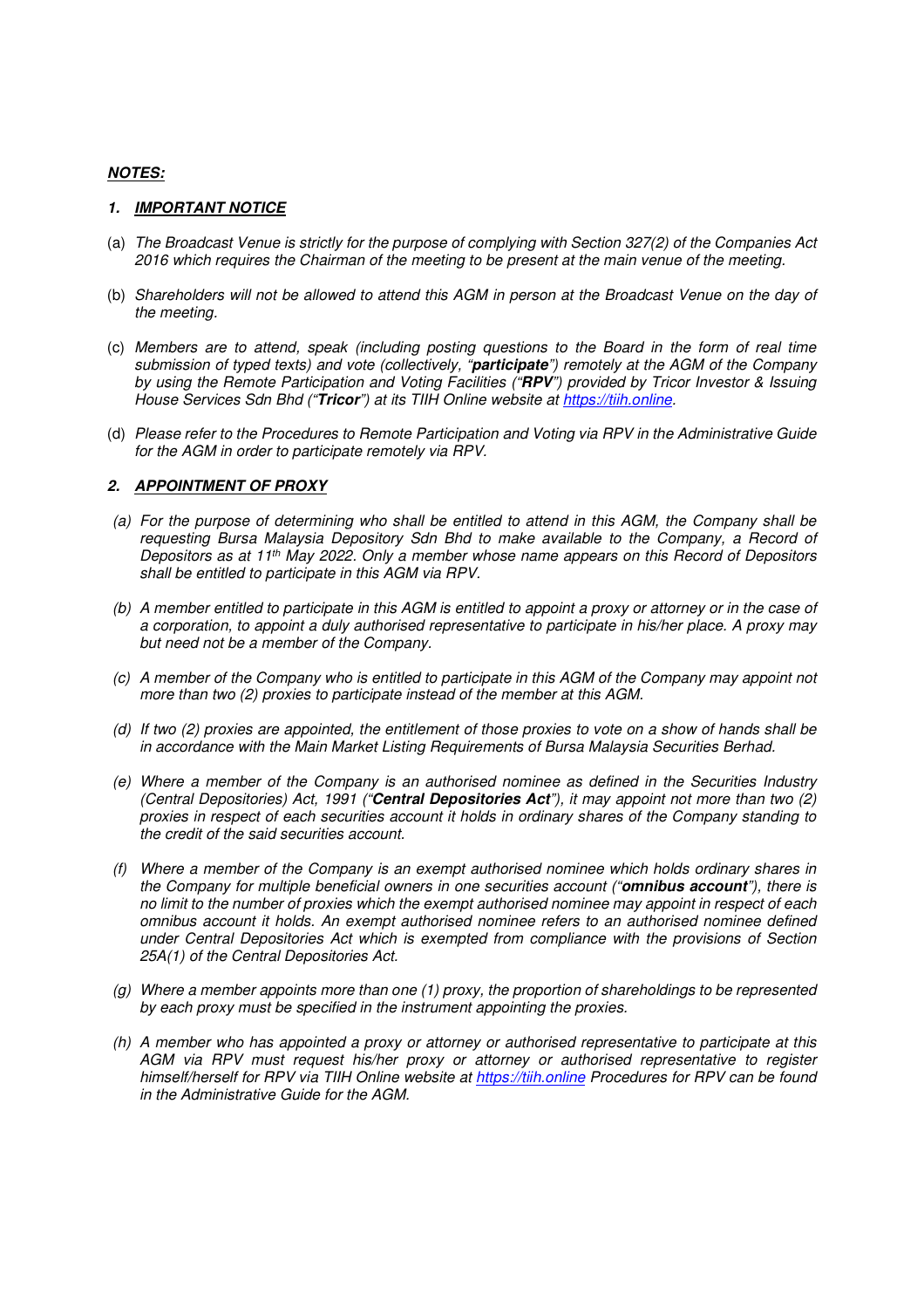- *(i) Any authority pursuant to which such an appointment is made by a power of attorney must be deposited at the Share Registrar of the Company at Tricor Investor & Issuing House Services Sdn Bhd, Unit 32- 01, Level 32, Tower A, Vertical Business Suite, Avenue 3, Bangsar South, No. 8, Jalan Kerinchi, 59200 Kuala Lumpur, Malaysia, or alternatively, the Customer Service Centre at Unit G-3, Ground Floor, Vertical Podium, Avenue 3, Bangsar South, No. 8, Jalan Kerinchi, 59200 Kuala Lumpur, Malaysia, not less than forty-eight (48) hours before the time appointed for holding the AGM or adjourned AGM at which the person named in the appointment proposes to vote. A copy of the power of attorney may be accepted provided that it is certified notarially and/or in accordance with the applicable legal requirements in the relevant jurisdiction in which it is executed.*
- *(j) The appointment of a proxy may be made in a hard copy form or by electronic means in the following manner and must be received by the Company not less than forty-eight (48) hours before the time appointed for holding the AGM or adjourned AGM at which the person named in the appointment proposes to vote:*

#### *In hard copy form*

*In the case of an appointment made in hard copy form, the proxy form must be deposited with the Company's Share Registrar, Tricor Investor & Issuing House Services Sdn Bhd, Unit 32-01, Level 32, Tower A, Vertical Business Suite, Avenue 3, Bangsar South, No. 8, Jalan Kerinchi, 59200 Kuala Lumpur, Malaysia, or alternatively, the Customer Service Centre at Unit G-3, Ground Floor, Vertical Podium, Avenue 3, Bangsar South, No. 8, Jalan Kerinchi, 59200 Kuala Lumpur, Malaysia.* 

#### *By electronic form*

*In the case of an appointment made via electronic mean, the proxy form can be electronically submitted to the Company's Share Registrar, Tricor Investor & Issuing House Services Sdn Bhd via TIIH Online. The website to access TIIH Online is https://tiih.online (Kindly refer to the Administrative Guide for the AGM).* 

- *(k) Please ensure ALL the particulars as required in the proxy form are completed, signed and dated accordingly.*
- *(l) Last date and time for lodging the proxy form is Monday, 16th May 2022 at 11:00 a.m.*
- *(m) For a corporate member who has appointed a representative instead of a proxy to participate in this AGM, please deposit the ORIGINAL certificate of appointment executed in the manner as stated in the proxy form if this has not been lodged at the Company's Share Registrar earlier.*
- *(n) It is important that you read the Administrative Guide for the conduct of this AGM.*
- *(o) Shareholders are advised to check the Company's website at https://welcome.tafi.com.my and announcements from time to time for any changes to the administration of this AGM that may be necessitated by changes to the directive safety and precautionary requirements and guidelines prescribed by the Government of Malaysia, the Ministry of Health, the Malaysia National Security Council, Securities Commission Malaysia and/other relevant authorities.*

#### **EXPLANATORY NOTES ON ORDINARY BUSINESS**

Pursuant to Paragraph 8.29A of the Main Market Listing Requirements of Bursa Malaysia Securities Berhad ("MMLR of Bursa Securities"), all resolutions set out in the Notice of 18<sup>th</sup> AGM will be put to vote on a poll.

**1. AUDITED FINANCIAL STATEMENTS FOR THE FINANCIAL YEAR ENDED 31st DECEMBER 2021**  The audited financial statements are laid in accordance with Section 340(1)(a) of the Companies Act 2016 ("CA2016") for discussion only under Agenda 1. They do not require shareholders' approval and hence, will not be put for voting.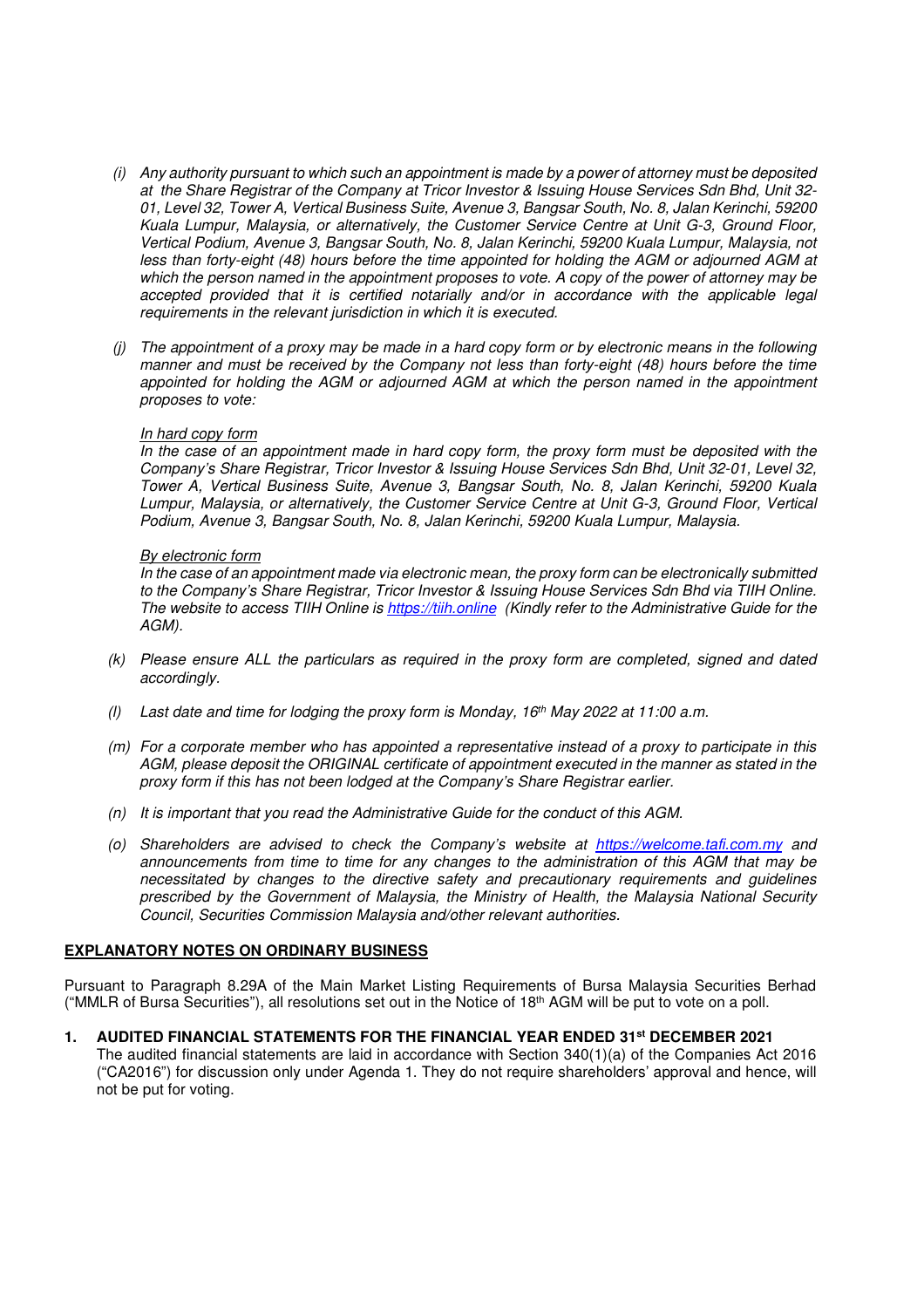## **2. ORDINARY RESOLUTION 1: PAYMENT OF DIRECTORS' FEES AND BENEFITS**

Section 230(1) of the CA2016 provides that the fees of the Directors and any benefits payable to the Directors of a listed company and its subsidiaries shall be approved at a general meeting. Pursuant thereto, shareholders' approval will be sought at this AGM on the Directors' fees and Directors' benefits for the financial year ending 31st December 2022.

## **3. ORDINARY RESOLUTIONS 2 TO 5: RE-ELECTION OF DIRECTORS**

Clause 77(2) of the Constitution of the Company provides that one-third of the Directors of the Company for the time being shall retire by rotation at an AGM of the Company and Clause 79 of the Constitution stated that a Director so appointed by the Board from time to time shall hold office only until the next following AGM, and shall then be eligible for re-election.

The Directors standing for re-election at the AGM pursuant to the Constitution of the Company are: -

(i) Dato' Sri Azlan Bin Azmi – Clause 77(2) (ii) Dato' Sri Wong Sze Chien – Clause  $77(2)$ (iii) Dato' Sri Andrew Lim Eng Guan – Clause 77(2) (iv) Abdul Malek Bin Jalil – Clause 79

The Board has through the Nominating Committee, considered the assessment of the Directors and agreed that they meet the criteria as prescribed by Paragraph 2.20A of the MMLR of Bursa Securities on character, experience, integrity, competence and time to effectively discharge their roles as Directors.

# **4. ORDINARY RESOLUTION 6: APPOINTMENT OF AUDITORS IN PLACE OF RETIRING AUDITORS**

The Audit Committee had at its meeting held on  $6<sup>th</sup>$  April 2022 assessed the suitability and independence of Messrs. Ecovis Malaysia PLT and recommended the appointment of Messrs. Ecovis Malaysia PLT as External Auditors of the Company in place of the retiring Auditors, Messrs. Peter Chong & Co. for the financial year ending 31st December 2022.

The Board of Directors has in turn reviewed the recommendation of the Audit Committee and proposed the same be tabled to the shareholders for approval at the forthcoming AGM of the Company. The Board of Directors would like to thank Messrs. Peter Chong & Co. for their diligence and dedications to the Company over the past years.

#### 5. **ORDINARY RESOLUTION 7: PROPOSED AUTHORITY TO DIRECTORS TO ALLOT AND ISSUE NEW ORDINARY SHARES PURSUANT TO SECTIONS 75 AND 76 OF THE COMPANIES ACT, 2016**

The proposed Ordinary Resolution 7, seeking a renewal of the general mandate is to provide flexibility to the Company to issue new securities without the need to convene separate general meeting to obtain its shareholders' approval so as to avoid incurring additional cost and time. The purpose of this general mandate is for possible fund raising exercise including but not limited to further placement of shares for purpose of funding current and/or future investment projects, working capital, repayment of bank borrowings, acquisitions and/or for issuance of shares as settlement of purchase consideration.

Bursa Malaysia Securities Berhad had via a letter dated 23<sup>rd</sup> December 2021 allowed listed issuers to seek a higher general mandate under Paragraph 6.03 of the Main Market Listing Requirements of not more than 20% of the total number of issued shares (excluding treasury shares) for issue of securities ("20% General Mandate"), which may be utilised to issue new securities until 31<sup>st</sup> December 2022. With effect from 1<sup>st</sup> January 2023, the 20% General Mandate will be reinstated to a 10% limit ("10% General Mandate") according to Paragraph 6.03 of the Main Market Listing Requirements.

In light of the economic challenges brought about by the global Coronavirus Disease (Covid-19) pandemic, the Board of Directors is of the opinion that the 20% General Mandate is useful for the Company to meet its financial needs during the period covered and therefore, it is in the best interest of the Company and its shareholders. Should the 20% General Mandate be exercised, the Directors will utilise the proceeds raised for working capital or such other applications they may in their absolute discretion deem fit.